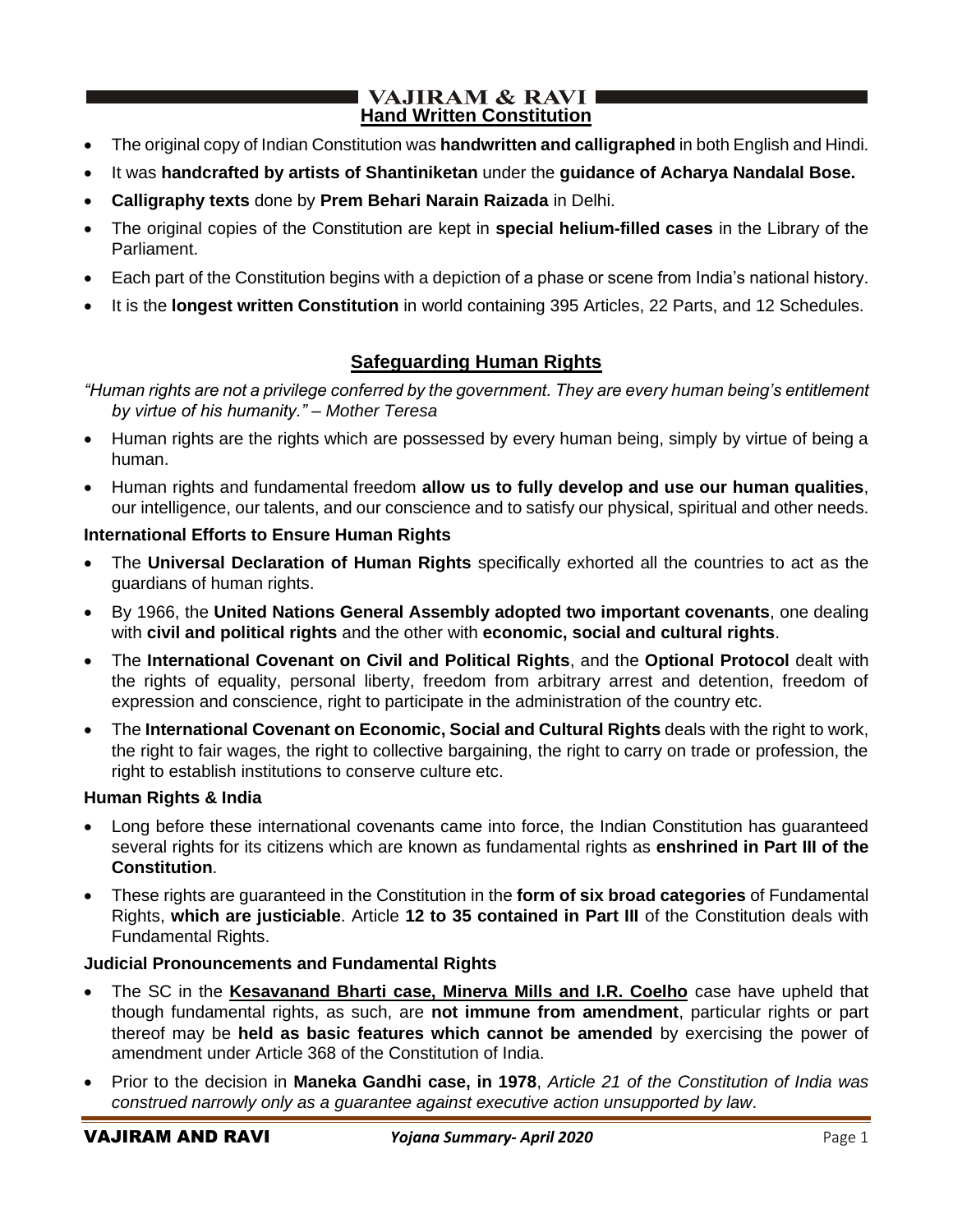# I VAJIRAM & RAVI I

- But this case opened up a new dimension. It imposed a **limitation upon law-making as well**, that while prescribing a procedure for depriving a person of his life or personal liberty, it must **prescribe a procedure which is reasonable, fair, and just**.
- The Supreme Court in its various decisions has stated that Right to Life, enshrined in **Article 21 means something more than mere survival or animal existence**.
- **Part IV of the Constitution** lays down the Directive Principles of State Policy which are fundamental in the governance of the country.

## **Human Rights Jurisprudence In India**

- Judiciary through its power of Judicial review has made human rights of the people as fundamental edifices of social, political and cultural milieu.
- Some of them are outlined below:
	- $\circ$  The right of a person not to be subjected to "bonded labour"
	- o The right of a bonded labourer to rehabilitation
	- o Right to livelihood
	- o Right to a decent environment and a reasonable accommodation
	- o An obligation upon the State to preserve the life of every person, regardless of the question whether he is innocent or guilty. **The criminal law operates after the life of the injured is saved**.
	- o Right to good health; Right to food; Right to water; Right to education.
	- o As applied to a prisoner, it would include his right to bare necessaries of life to reputation; Right of women to be treated
- **Challenges in Promoting and Protecting Human Rights**
- Failure in taking action by the police
- Unlawful detention
- False implication
- Custodial violence
- Illegal arrest
- Custodial deaths
- Encounter deaths
- Harassment of prisoners; jail conditions
- Atrocities on SCs and STs
- Bonded labour; child labour
- Child marriage
- Communal violence
- Dowry death or its attempt; dowry demand
- Sexual harassment indignity to women
- Exploitation of women
- Discrimination against persons with disabilities
- Discrimination against persons with HIV/AIDS
- Discrimination against sex workers etc.

with decency and proper dignity; Right to speedy trial; Right against handcuffing

- o Right against custodial violence; Right to privacy; Right to freedom from malnutrition; Right to information.
- In **Ranjitsing Brahmajeetsing Sharma** case, the SC opined that gender injustice, malnutrition, social ostracism of dalits are various forms of violations of human rights.
- The presumption of innocence is also a human right.

## **Recent Judgements**:

- In the case of **National Legal Services Authority v. Union of India**, the SC declared **transgender people to be a 'third gender'** and affirmed that the **fundamental rights granted** under the Constitution of India will be equally applicable to transgender people.
- The Supreme Court in **Navtej Singh Johar v. Union of India** gave unanimous decision on **Section 377** of the Indian Penal Code, **decriminalising homosexuality**.

## **Other Institutions:**

• The constitution of **National Human Rights Commission** (NHRC), State Human Rights Commission in states and Human Rights Courts for protection of Human Rights.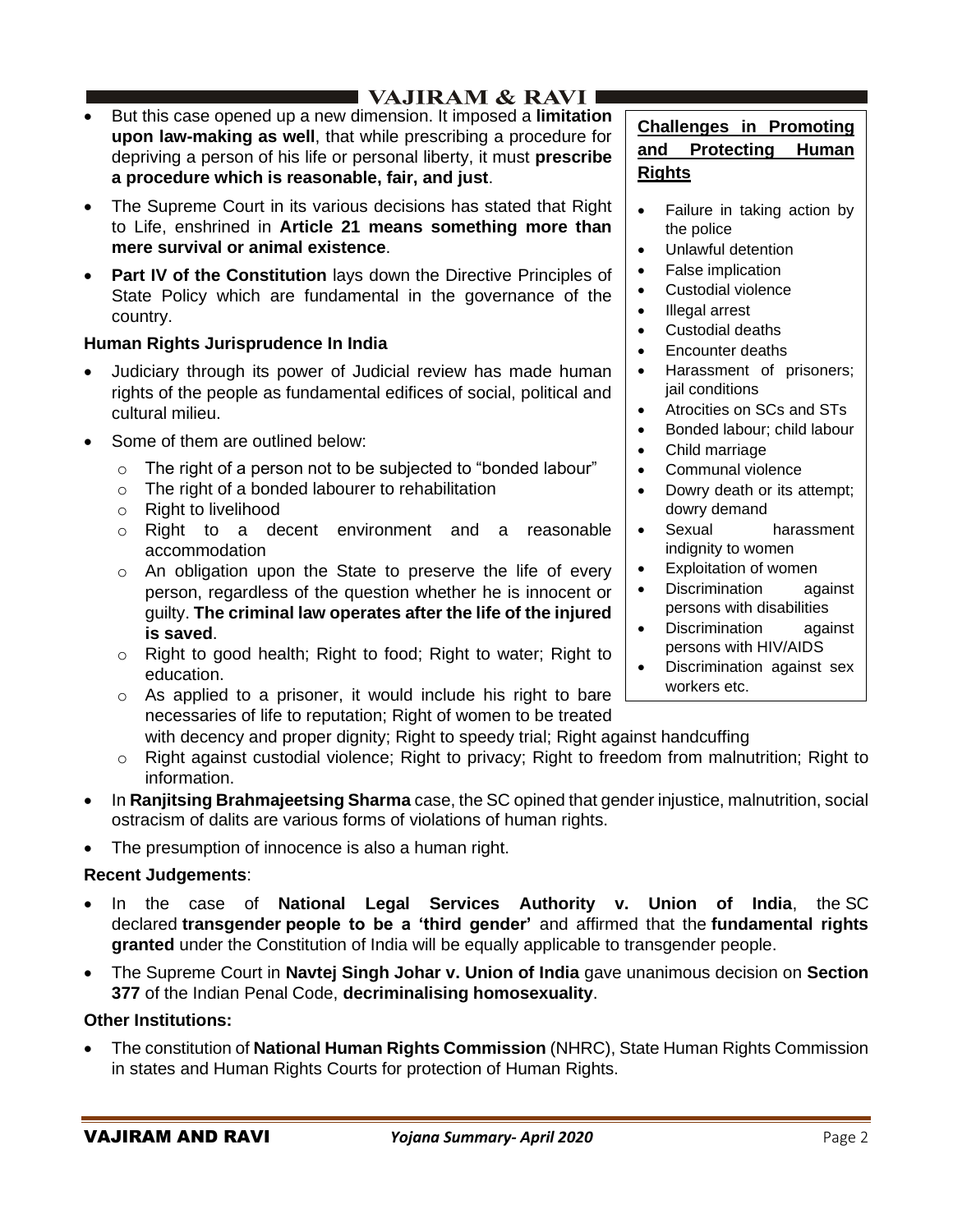# $\blacksquare$  VAJIRAM & RAVI

- The NHRC came into being in **October, 1993**. It is in conformity with the **Paris Principles**, adopted at **first international workshop on national institutions for the promotion and protection of human rights** held in October 1991, and endorsed by the General Assembly of the United Nations in December, 1993.
- One of the main functions of the NHRC is to inquire into complaints of human rights violations.
- The NHRC has also focused on other human rights issues like rights of the elderly, women, children, transgender, elimination of bonded labour, mental health and silicosis.
- The Commission has issued guidelines on important issues of custodial deaths, custodial rapes, encounter deaths during the course of police action.

## **Recent Innovations by NHRC:**

- Online complaint registration through HRCNet portal
- Conducting video conferencing with the States to follow up the submission of reports, involving around three lakhs common Service Centres for registration of complaints
- A dedicated MADAD counter which assists the complainants in filing complaints.

## **Conclusion:**

The Executive, Legislature, Judiciary and the autonomous institutions like NHRC etc. have all contributed towards creating a social framework where human rights are ensured to all.

## **Balancing Fundamental Rights and Duties**

- Indian Constitution is built on the foundations of certain fundamental values that have been embedded in it to ensure that there should be fairness and justice for every citizen of India.
- The inclusion of the Fundamental Rights in the Constitution is in furtherance of the same thought. The object is to ensure the inviolability of certain essential rights against political vicissitudes.
- However, it has been made very clear that:
- o lot of restraint is required while exercising this freedom.
- o the absolute freedom is an illusion and cannot survive alone.
- o the fundamental rights need to be paired with fundamental duties.

#### **Insertion of Duties**

- The Constitution (**Forty-Second) Amendment Act** 1976 introduced the concept of fundamental duties by adding Part IV-A, consisting of the sole Article 51A.
- It was inserted after the **recommendations of the Swaran Singh Committee**. This insertion **was in line with Article 29(1) of the Universal Declaration of Human Rights** which states, "Everyone has duties to the community in which alone the free and full development of the personality is possible".

#### **Balancing OF FRs:**

- The balancing of **fundamental rights is a constitutional necessity** as every right gives rise to a corresponding duty. In the **words of Mahatma Gandhi**: "*The true source of right is duty. If we all discharge our duties, rights will not be far to seek."*
- The fundamental duties are the mechanism that aims at striking a balance between individual freedom and social interests.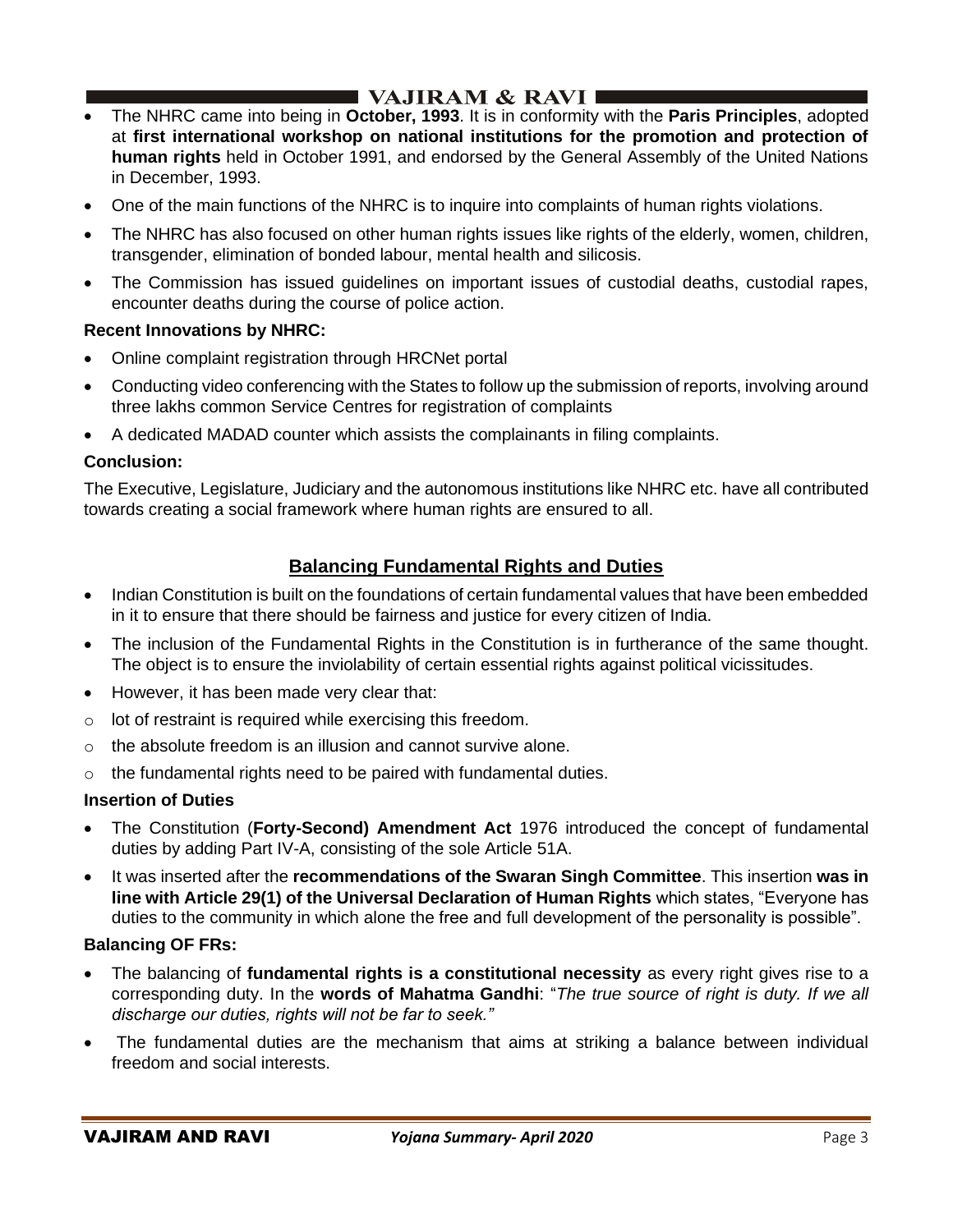# $\blacksquare$  VAJIRAM & RAVI

- In a judgment, the Supreme Court held that Fundamental Duties are as the important as Fundamental Rights.
- It further said that though **Article 51A does not expressly cast any fundamental duty on the State**, the **duty of every citizen of India is the collective duty of the state**- its de facto enforceability in the sense that Article 51A is a yardstick against which the action of the State may be assessed.

## **Various Contours of Article 51A through Judgements:**

- In **Union of India v Naveen Jindal**, the SC observed that fundamental duties are implicit in the concept of fundamental rights, the former providing certain restrictions on the exercise of the latter.
- In **Shyam Narayan Chouksey v UOI**, the SC stated that Article 51A(a) enjoins a duty on every citizen of India the duty **to respect ideals and institutions, including the national flag and national anthem**.
- This was the case in which the Apex Court of India passed a judgment regarding **compulsory display of the national anthem prior to screening any movie** in the theatres or cinema halls. The SC made it mandatory for **all patrons to rise for the duration of this feature presentation**.
- In yet another case, the **SC relied on Article 51A (d)** to state that any citizen may bring it to the notice of the Court if any Act of the legislature provides shelter and protection to the illegal foreign nationals.
- **Article 51A(k) was introduced as a fundamental duty in 2002**, along with Article 21A as a fundamental right. Through these articles the State and the parents are made to share obligation with regard to education of the children.
- Right to hoist the national flag has been granted to the citizens subject to the restrictions specified in the Article 51A (c).
- The unenforceable duties have got a **booster dose of contents** as well as **some sort of enforceability** through increased references in **various judicial pronouncements**.
- In certain situations, where the Courts have been called upon to **examine the reasonableness of any legislative restriction** on the exercise of a freedom, the fundamental duties are of relevant consideration.

## **Way Forward:**

- It is extremely important to create a conducive environment where **dissemination of the precepts of duty** may be taken care of at a priority level.
- The **grassroot approach** should be to work earnestly and **give practical expression to both the rights and the duties that democracy entails**.
- The **Universal Declaration of Human Rights** also declares: "*Everyone has duties to the community in which alone the free and full development of the personality is possible*."
- In 1999, the **Justice Verma committee** had suggested ways and means to make fundamental duties more effective. It should be followed.

## **Conclusion:**

• Various current crises related to environment, mob-violence and terrorism etc. could have been regulated to a large extent if the human values could be inculcated right from the formative period of life so as to lay a strong foundation for effectuation of Fundamental Duties along with the strong desire to avail the rights.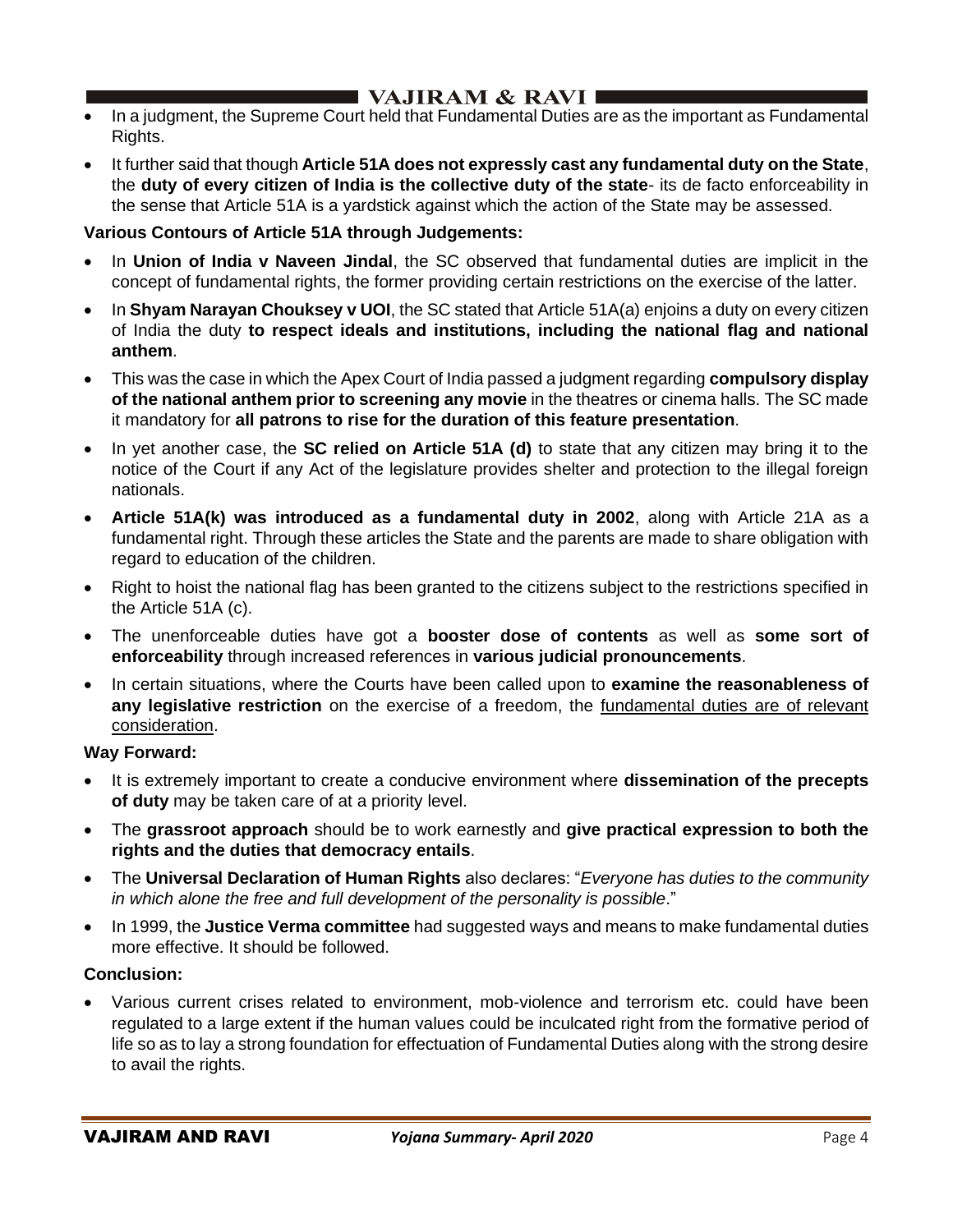• The **fine relationship between the Duties and Rights** may be summarised in the following words of **Lippmann**:

*"For every Right that you cherish you have a duty which you must fulfil. For every hope that you entertain, you have a task you must perform. For every good that you wish could happen... you will have to sacrifice your comfort and ease. There is nothing for nothing any longer."*

## **Objectives and Challenges**

- The Constitution of India provides for fundamental rights guaranteed under Part III, and thus the duty lies upon the state to protect those rights.
- On the other hand, the Constitution categorically provides for certain fundamental duties enshrined under Part IV A, to be performed by its citizens.

## **Fulfilling the Objectives of Duties: A challenge**

- The insertion of the fundamental duties certainly had an object but it cannot be denied that the same has not been achieved effectively till date.
- The '**National Commission to Review the Working of the Constitution** (NCRWC)' was set up by Government in the year 2000 under the **Chairmanship of Justice M.N. Venkatachaliah**.
- The Commission submitted its report in which **it emphasised upon the importance and enforcement of the Fundamental Duties.**
- The Verma Committee (1999) categorically made **certain recommendations for the effectiveness of the Fundamental Duties**.

## **Concept of Duty already Existed in the Text of the Constitution**

- The **Preamble of the Constitution** affirms "liberty of thought, expression, belief, faith and worship"; and also dictates securing "Justice- Social, Economic and Political", Equality and Fraternity.
- It shoulders upon every individual, **duty to respect the sovereignty of India and protect the Unity of the Nation**.
- Also, the preamble itself incorporates the objective resolution of the Constituent Assembly which inherently had duties in it.

## **Need for Insertion of Fundamental Duties:**

- **Justice Verma Committee on Fundamental Duties** observed, "with the lapse of time, degradation of values, particularly values in public life became blatantly evident and the nation felt the need to amend the Constitution and incorporate these values specifically as the Fundamental Duties of every citizens".
- **Justice Rangnath Mishra in a letter to the Chief Justice** of India wrote, "If society becomes duty based, everyone in India should turn attention on performance of duties and through such performance ensure and be entitled to the rights of a citizen".

## **SC View (Before insertion of Part IV A)**

• The Supreme Court in the case of **Chandra Bhavan Boarding v. The State of Mysore** (1969) observed that it is a fallacy to think that under our Constitution there are only rights and no duties. While rights conferred under Part III are fundamental, the directives given under Part IV are fundamental in the governance of the country.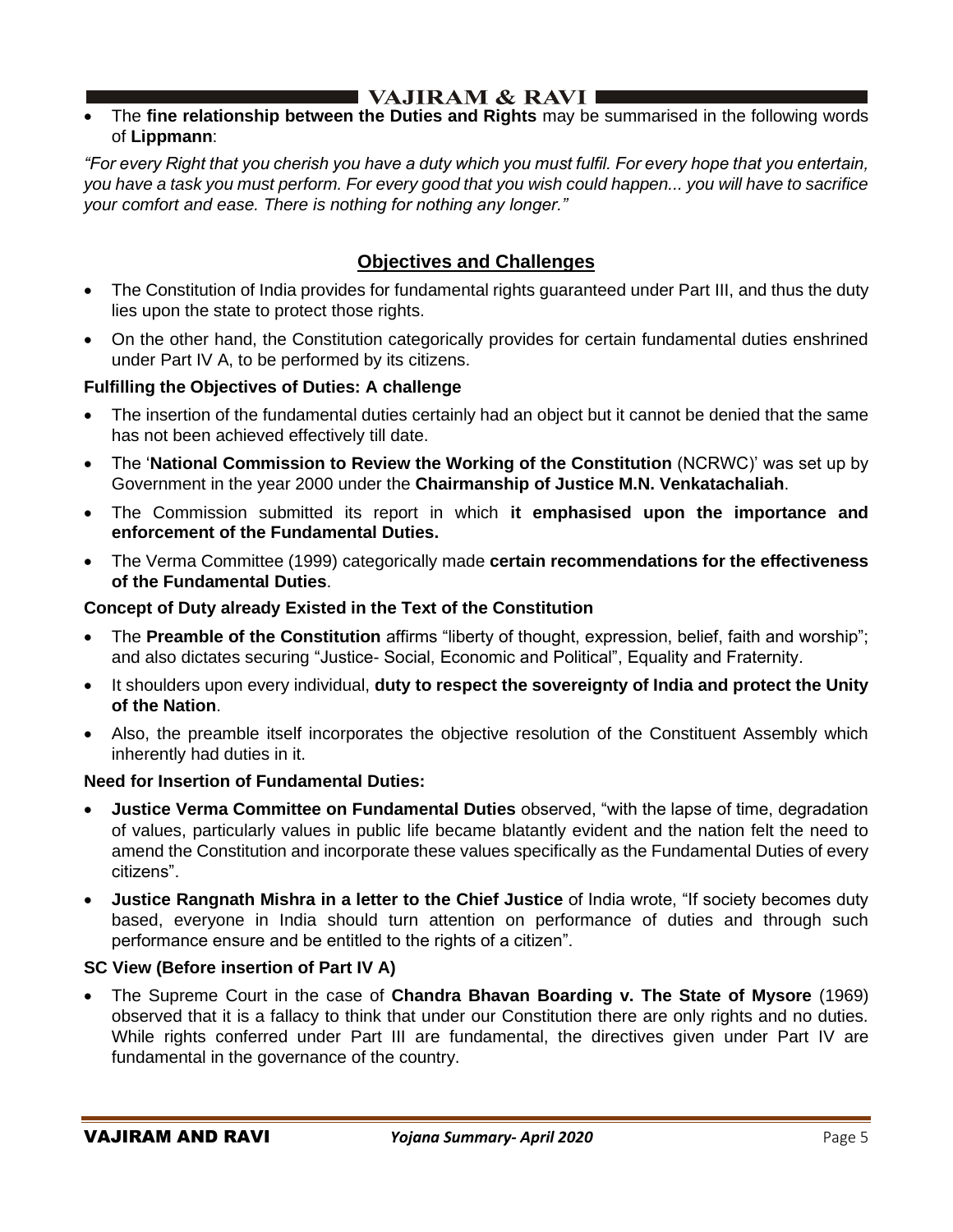# **I VAJIRAM & RAVI**  $\blacksquare$

- It found **no conflict** on the whole between the provisions contained in Part III and Part IV. They are **complementary and supplementary** to each other.
- According to the judgement, the **provisions of Part IV enable the legislatures** and the Government to impose various duties on the citizens. The provisions therein are deliberately made elastic because the duties to be imposed on the citizens depend on the extent to which the directive principles are implemented.

## **Enforcement of the Fundamental Duties of Citizens**

- There is **no provision for enforcement of the Fundamental Duties**, nor there is any sanction for the violation of the duties under the Constitution.
- At the same time, there are provisions under the Indian Penal Code, 1860 which punishes for the act done against the sovereignty and integrity of the State.
- The penal code also punishes for the outrageous acts committed against women, acts damaging the public property etc. There are laws for the protection of forests, environment, and wildlife.

## **SC View on Enforceability of Fundamental Duties:**

- The apex court in A.I.I.M.S. Students Union v. A.I.I.M.S. case observed that:
- o Fundamental duties, as defined in Article 51A, are **not made enforceable** by a writ of court just as the fundamental rights are, but it **cannot be lost sight of that duties in Part IVA - Article 51A are prefixed by the same word fundamental** which was prefixed by the founding fathers of the Constitution to rights in Part III.
- $\circ$  State is, all the citizens placed together and hence, though Article 51A does not expressly cast any fundamental duty on the State, the fact remains that the duty of every citizen of India is the collective duty of the State
- The Supreme Court in **Union of India v. Naveen Jindal (2004) case** reiterated the **observation made by the Verma Committee** that it may be necessary to enact suitable legislation wherever necessary to require obedience of obligations by the citizens.
- If the existing laws are inadequate to enforce the needed discipline, the legislative vacuum needs to be filled. The desired enforceability can be better achieved by providing not merely for legal sanctions but also combining it with social sanctions and to facilitate the performance of the task through exemplar, role models.

## **Conclusion:**

- Even though the Indian society has largely been duty-based, lot of emphasis has been given on the rights in the recent past.
- From the point of **social contract theory of Locke**, it may be reasonably expected from the state by its citizens that the state protect their rights and **the citizens too have a duty towards the state for its making and welfare**.
- Teaching of Fundamental Duties in every institution of the country shall be made mandatory as a part of either curricular or co-curricular activity. The state is duty bound to educate its citizens about their duties, as a right balance can be maintained between the rights and the duties.

## **Mending Court Judgments: The First Constitutional Amendment**

First amendment to the Constitution of India was undoubtedly a momentous one.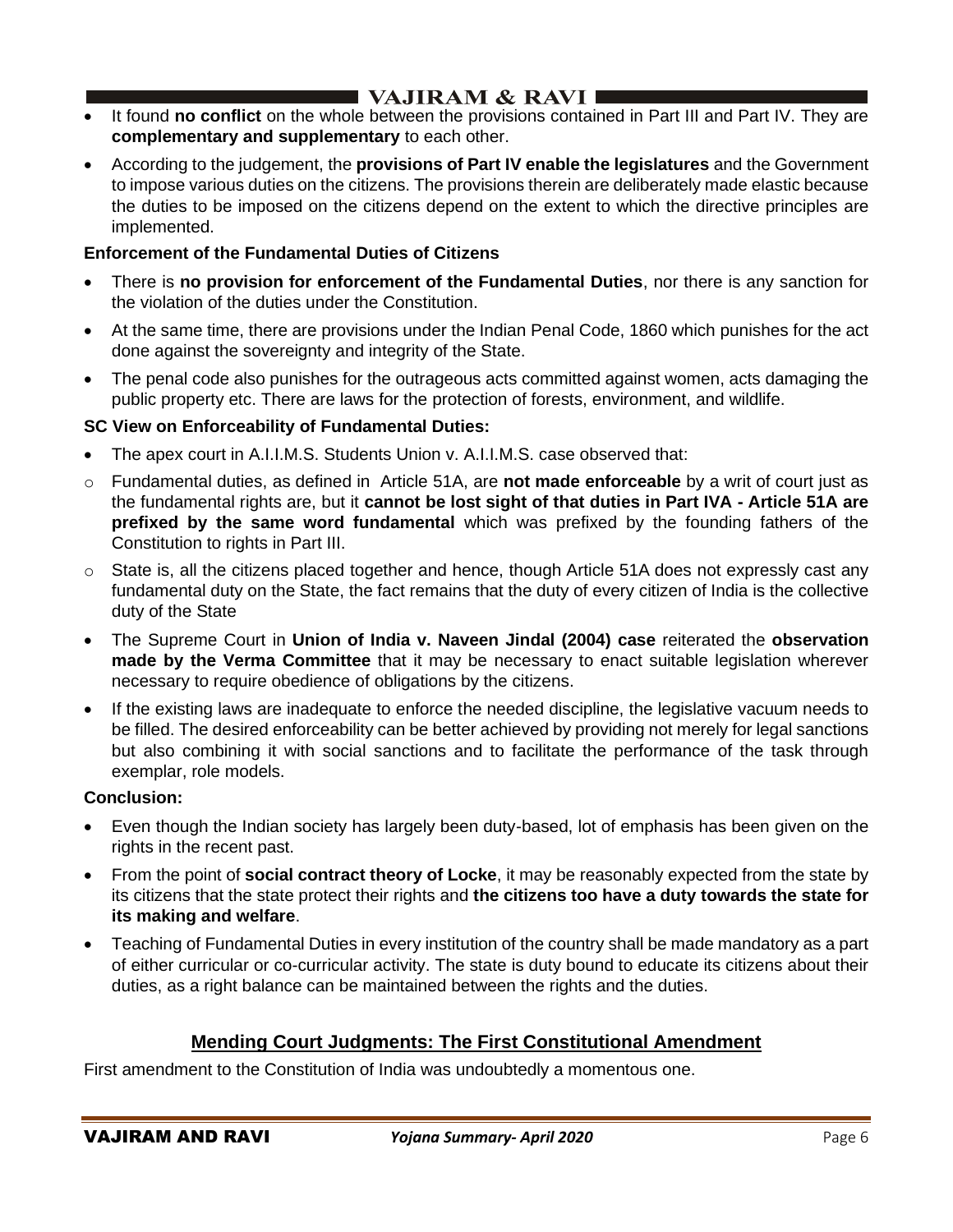## **Why these Amendments became imminent so early?**

- The need arose on account of some judgments of High Courts and the Supreme Court that **interpreted the constitution vastly differently** from the manner the ruling class came to interpret it or wanted it to be interpreted.
- These judgments gave a feeling that the judiciary was making unwarranted intrusions into the power of the executive.
- It was this **collective angst of the parliament against judgments** of the High Courts and the Supreme Court that **lead to the First amendment to our constitution**.
- These Judgements have been mentioned below:

## **A. Romesh Thapar Vs. State of Madras**

• The SC in this case held that **securing "public order"** was not one of the enumerated exceptions to free speech under Article 19(2).

## **B. Kameshwar Singh v. State of Bihar**

- The other area in which courts differed with the executive, was in the realm of land reform. To end the zamindari oppression, some states gave the zamindars low compensation and to appropriated their land.
- Such measure was held unconstitutional by some high courts notably the Patna High Court in Kameshwar Singh v. State of Bihar.
- The Patna HC held that the **Bihar Land Reforms Act was invalid** as it violated Article 14 of the Constitution. The court held that **Article 14 guaranteed equal protection under the law** and therefore it did not allow discrimination against the richer zamindars.

## **Criticism of the 1st Amendment:**

- Till the end of 1951, the elections that were to be held under the constitution we had adopted had not been held. Critics of the Amendment **therefore charged the Parliament with lack of representative capacity to bring in the amendme**nts.
- However, it must be remembered that under the **provisions of the Indian Independence Act of 1947**, the constituent assembly **was empowered to sit in a legislative capacity** until the new constitution came into force and to exercise its powers.
- In effect therefore the constitutional amendments were debated by the very people who had framed the constitution.

## **The First Amendment**

- The **main objects of this Bill** are, accordingly to **amend article 19** and to insert **provisions fully securing the constitutional validity of zamindari abolition** laws in general and certain specified State Acts in particular.
- The First Amendment Act therefore went on to amend articles 15, 19, 85, 87, 174, 176, 341, 342, 372 and 376. It inserted articles 31A and 31B.
- The **Ninth schedule to the constitution** was also added in this amendment vide Article 31B.
- It is relevant to note that at this point of time there were 7 groups of rights guaranteed which included Right to Property.
- However, vide the 44th Constitutional Amendment (1978) **Right to Property was taken away from the list of Fundamental rights** and placed in a new Article 300A as an ordinary legal right. Thus, currently there only 6 groups of rights exist.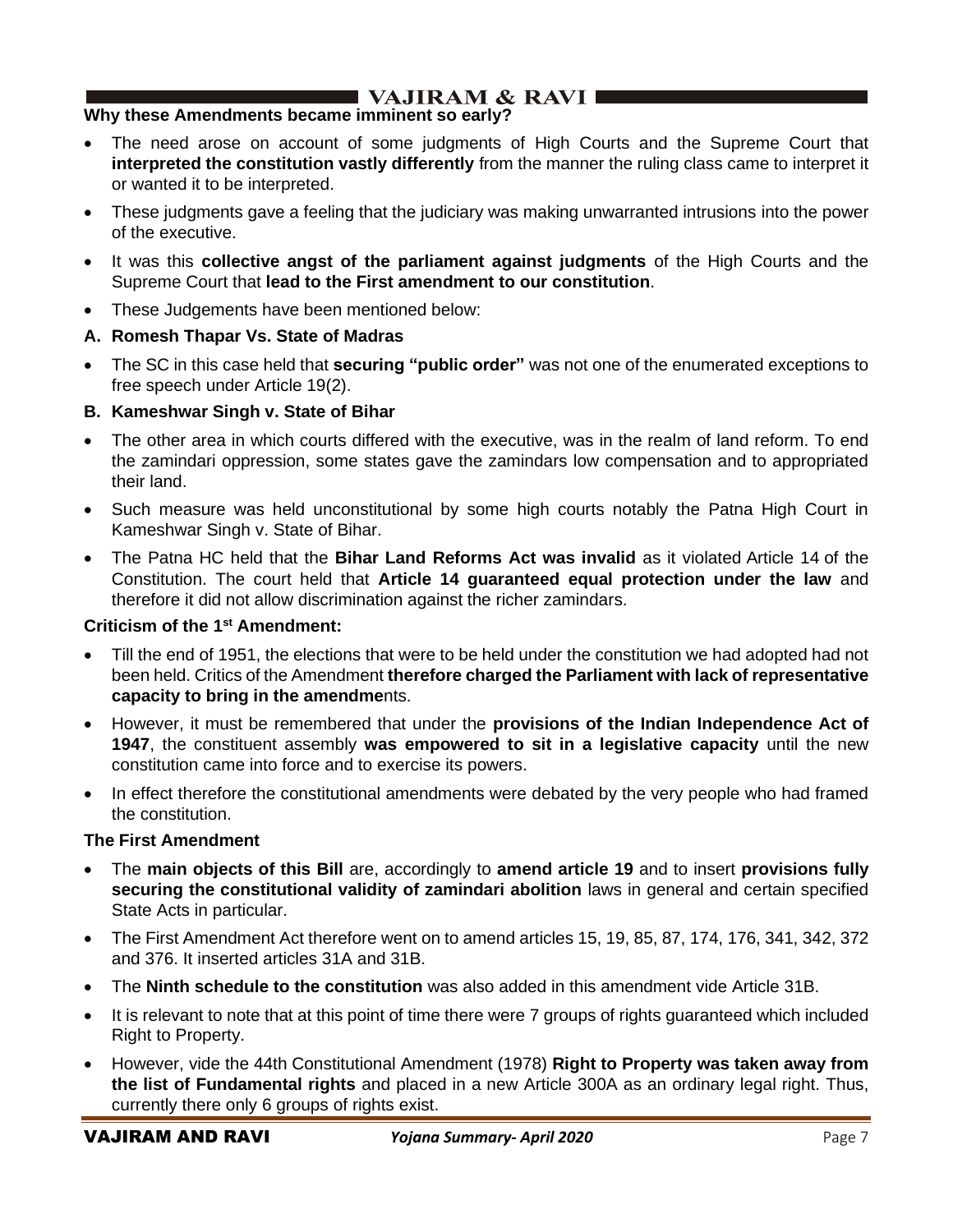#### **Impact:**

- **Any law included in the Ninth Schedule was protected from judicial review**, even if it was unconstitutional and violating Fundamental Rights.
- What started as a list of 13 laws enabling land reforms has since expanded to protect 282 laws enabling nationalization, currency controls, price and quantity controls, and even the excesses of the Emergency.

## **Aftermath:**

- The **amended Article 19 (2)** came to be first interpreted by the Supreme Court in **Ramji Lal Modi Vs State of U.P**.
- At issue was a **challenge to Section 295A of the Indian Penal Code**, which criminalised insulting religious beliefs with an intent to outrage religious feelings of any class.
- The court upheld this section. It went on to hold that the **calculated tendency of any speech or expression** aimed at outraging religious feelings was, indeed, to cause public disorder and consequently, the section was unconstitutional.
- In **S.Rangarajan Vs. P.Jagjivan Ram** the Supreme Court required proximity between the expression and the likelihood of the same causing public disorder to be akin to a "spark in a powder keg".
- Most recently, in **Arup Bhuyan Vs. State of Assam**, *the court read down a provision in the TADA criminalising membership of a banned association to only apply to cases where an individual was responsible for incitement to imminent violence.*
- In **striking down Section 66 A of the Information Technology Act** in **Shreya Singhal Vs Union of India** the Court once again assertively established its constitutional role as protector of freedom of speech and expression.
- Section 66A empowered authorities to punish for sending "offensive" messages through a computer or any other communication device.

## **Conclusion:**

• Very few amendments to our constitution have had such wide ranging effect on the common man as the First Amendment.

## **The Indian Parliament: Performance and Challenges**

• As the central legislative body in India, the Parliament has four main roles—it makes laws, it holds the executive to account for its actions, it allocates government finances, and represents the interests and aspirations of citizens.

## **Functioning of Parliament**

- The number of **sitting days has declined** from 125-140 in the 1950s to about 70 days in the last twenty years.
- Also, **disruptions have further reduced the amount of time available** for discussion in Parliament. During the period of the 15th Lok Sabha, **one third of the scheduled time was lost to disruptions**.
- An important **casualty is Question Hour**. The time lost in Question Hour is never made up. As a result, only a few questions listed for oral answers are actually answered on the floor, and the rest get a written reply.
- The shortage of time has also **affected discussion on bills**.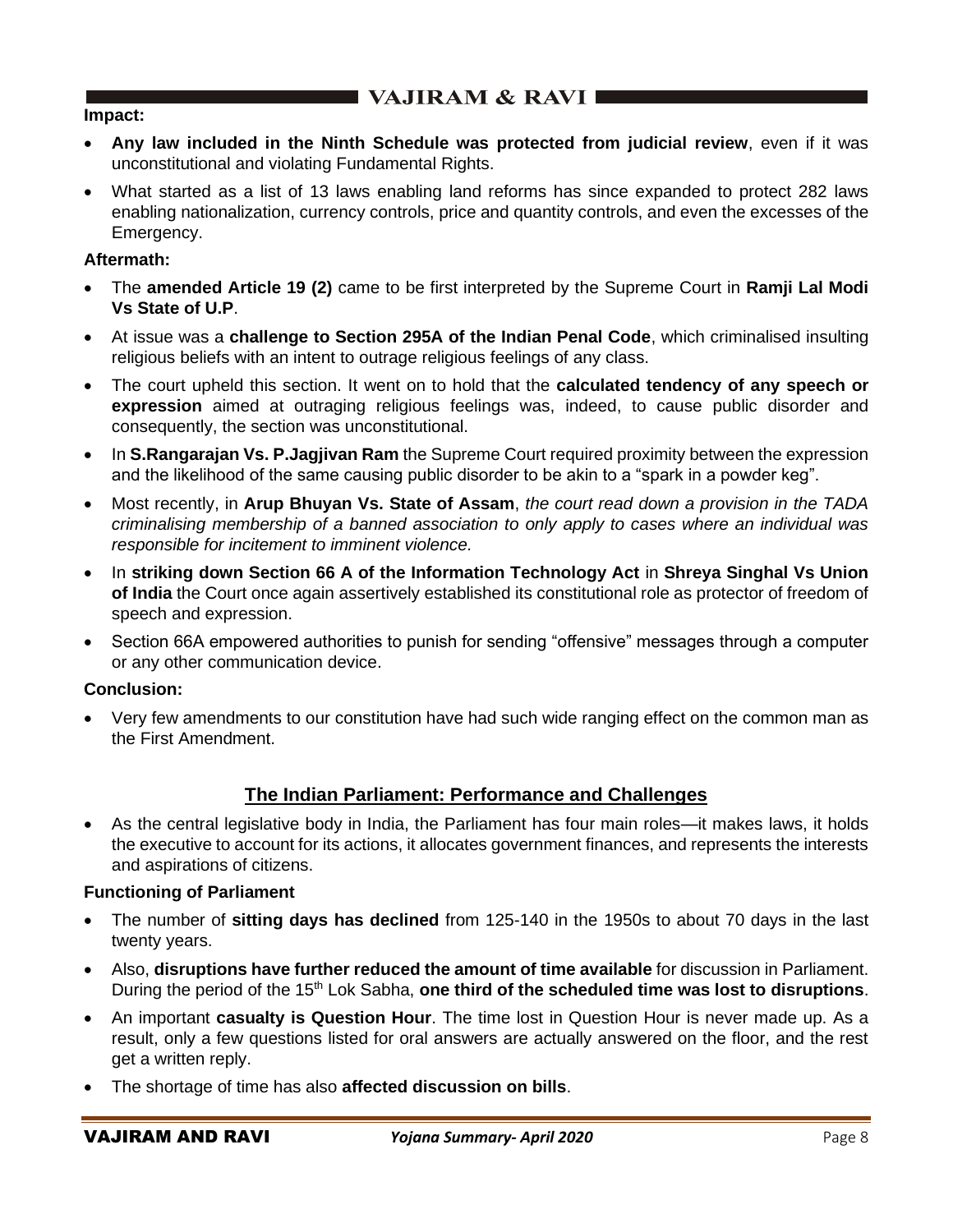## $\blacksquare$  VAJIRAM & RAVI

## **Areas of Reform**

• These include the **repeal of the anti-defection law**, **recording all votes on bills and major debates**, **referring all bills to committees** and **strengthening the support system for committees**.

### **A. The Anti-Defection Law**

- The Constitution **Tenth Schedule** of the added was in 1985 through the **fifty second amendment**. In brief, it **provides for the disqualification of an MP** if he defects from his party or if he does not vote in accordance with the whip issued by his party.
- Effectively, this gives control to the party leadership over the votes of all its members.
- The anti-defection law goes **against the very concept of representative democracy**. It has weakened the role of Parliament as a body that scrutinizes legislative proposals and that oversees the functioning of the executive.
- In the parliamentary form of government **accountability was done on a daily basis** through questions, resolutions, no-confidence motions, adjournment motions and debates on addresses.
- The **anti-defection law negates this principle**. It reduces the role of the member to follow the instructions given by the party leader.
- If a party has a majority in Parliament, this implies that there is no effective discussion on or challenge to a Government bill or motion.
- In our representative system, the member has to justify his votes in the legislature to the citizens, who may express their displeasure by voting against him. This **system of accountability breaks down with the anti-defection law** as the representative can justify his actions— which may go against the interests of his constituency.
- Interestingly, the **anti-defection law has had limited effect** during **no confidence motions**. We have seen several instances in the recent past in states such as Karnataka, Uttarakhand and Arunachal Pradesh, where this provision has failed to maintain party discipline.
- It therefore **anti-defection appears that the law has weakened** the power of Parliament to oversee the work of the executive. It has also reduced the accountability of the representative to citizens.

## **B. Recorded Voting**

- In democracies such as USA and UK, the **voting records of legislators are easily available to citizens**. Voters as well as the media question representatives on the position taken by them on various issues and require them to justify their choices.
- **In our Parliament**, most Bills and motions are **passed by voice votes**. The votes of individual members are recorded (called a division) **only if any MP demands so**.
- The exception is for bills that amend the Constitution. As a result, only a few bills or motions go through a division.
- There was a **division when the Criminal Laws Amendment Bill was discussed** in the aftermath of the Delhi gang rape incident of 2012.

#### **C. Committee System**

- Parliament has constituted several committees, each to scrutinize various issues and make recommendations to the full House.
- During the process of examination of any issue, committees often engage with experts. This **enables Parliament to access external expertise** and also to understand the concerns of people who may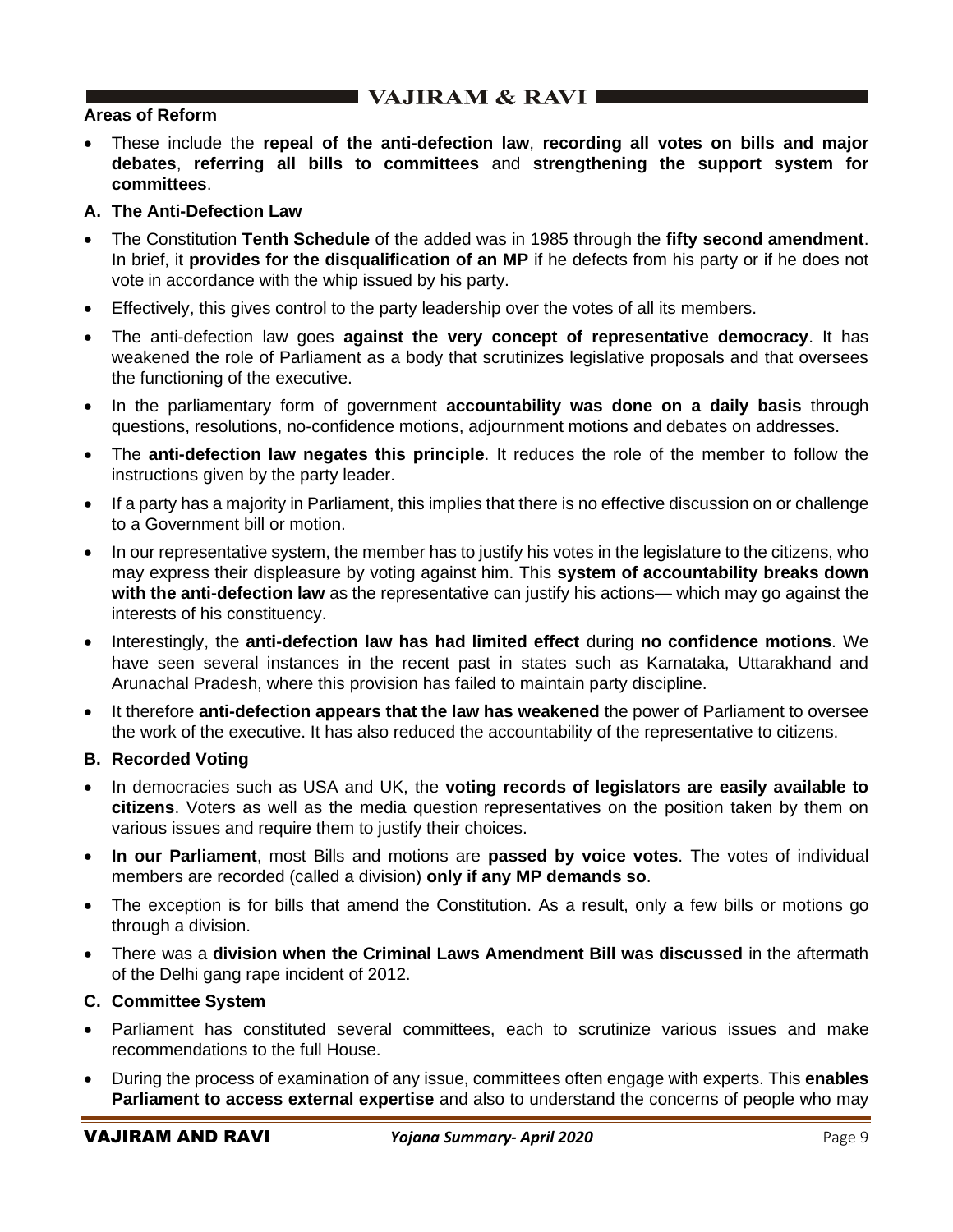be impacted by an issue or a bill. The committee system also enables MPs to **negotiate across conflicting priorities and positions**.

## **D. Financial Committees**

- There are three financial Accounts the committees. The **Public Accounts Committee** (PAC) examines the reports of the CAG. The **Committee on Public Undertakings** (CoPU) performs a similar role with respect to public sector enterprises.
- **The Estimates Committee** looks at whether funds were allocated efficiently for various priorities.
- **E. Departmentally Related Standing Committees**
- The Parliament has constituted 24 such committees, each of which examines the functioning of a set of Ministries and departments.

## **F. Committee on Subordinate Legislation**

- While Parliament passes a bill into an Act, it often delegates details to be laid out by the Government through rules or statutory bodies through regulation.
- The committee on subordinate legislation examines rules and regulations to ensure that they follow the legislative intent in letter and spirit.

## **Way Forward:**

- There is a need to strengthen the working of parliamentary committees. They do not have expert research staff to assist the members.
- Often important bills are not referred to these committees; it may be time to revisit parliamentary processes to make this a mandatory step. The attendance of members is close to 50%, much thinner than the 80% plus in the House.

#### **Conclusion:**

- Parliament plays a central role in the Indian system of representative governance, affecting all aspects of lives of citizens.
- Many social reforms and economic progress have been led by Parliament. However, there are ways in which its effectiveness can be improved.
- These include revocation of the anti-defection law, making recorded voting mandatory and strengthening system.

## **Panchayati Raj System**

#### **Constituent Assembly and Panchayati Raj**

- The Constituent Assembly preferred two-tier system of governance. Dr. B. R. Ambedkar, had favoured the provincialism.
- According to him, village republics in India are **dominant by casteism and localism**. Reforming Indian villages and bringing social development at the grassroots level requires a lot of time and effort.
- India's resources at the time of independence to be spent on developing global status of India and to solve the national problems such as providing food, shelter and clothing, health etc., of the public, **rather than strengthening and reengineering the villages**.

#### **Earlier Effort**

• In 1957, **Balwant Rai Mehta Committee** was constituted, which submitted the report stating that, 'Public participation in community works should be organised through statutory representative bodies.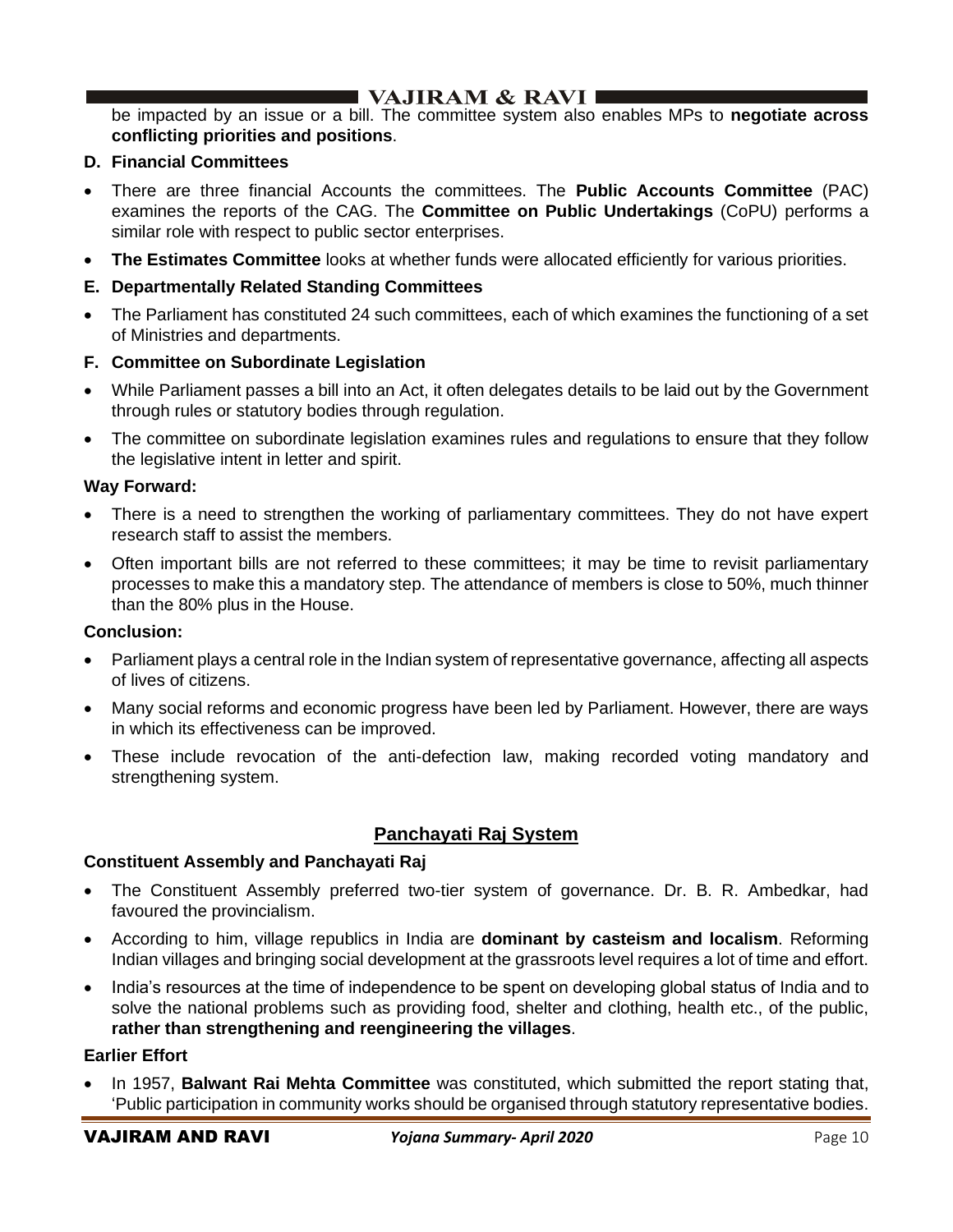## **I VAJIRAM & RAVI**  $\blacksquare$

- National Development Council was established on the basis of the **principle of democratic decentralisation**, which **spread the word 'Panchayati Raj'** into the main frame of discussion about the rural development.
- **First three-tier Panchayati Raj system** was inaugurated on 2 October 1959 in Nagaur, Rajasthan.
- The **Jayaprakash Narayan Committee** further strengthened the idea of Panchayati Raj and the Ministry of Community Development was brought under the Ministry of Food and Agriculture in 1971 and the word '**Community Development' was replaced with the 'Rural Development**'.
- The **Ashok Mehta Committee, 1978** is the one which recommended for introducing the **Panchayati Raj as a Constitutional institution** through an amendment.

## **64th Amendment Bill**

- The **64th Amendment Bill** was introduced for **Panchayat Raj** as an important facet of democracy Later, the 64th Amendment Bill was followed by **65th Amendment Bill** that sought to **endow urban local bodies** in similar lines of Panchayat Raj.
- Though both the bills received the required constitutional majority, the bills failed to take the shape of amendment legislation.

## **Constitution (73rd Amendment) Act, 1993**

- In the year 1992-93, **73rd and the 74th amendments** were brought into the Indian Constitution which recognised local self-governance as the third stratum of government.
- Recognising that Panchayat Raj Institution in India should be granted certainty, continuity and strength for acquiring the national development, **Part IX was introduced which consists of the provisions relating to Panchayats**.

## **Post 73rd Amendment**

- After 73<sup>rd</sup> Amendment, **Nagaur district of Rajasthan followed by Andhra Pradesh conducted the first elections for Panchayat Raj**.
- The incorporation of Panchayat Raj system into the constitutional framework brought the **disadvantages section of population into the mainstream social and political empowerment** through 2.4 lakh Panchayats and 2.8 million elected representatives.
- The digitalisation process of Gram Panchayats brought in transparency and good governance.
- Ombudsman, Social Audit, Model Accounting System, Panchayat Performance Assessment initiatives were introduced to develop discipline and progress within the institution.
- Policies such as MGNREGA were introduced which **mandates Panchayats as the planning and implementing agency**.
- **Backward Region Grant Fund** (BRGF) has been introduced as a financial backup for the Panchayats for promoting decentralisation, bridging critical gaps in the development and implementation of schemes and to build capacity of the Panchayats.
- The **13th Central Finance Commission** award has brought radical changes in the Panchayat Raj System by devolving a share of the divisible tax pool for panchayats, by granting them **defacto recognition as third tier of governance**.

## **Way forward**

- Providing sufficient staff, office space and infrastructure.
- Allocating funds sufficient for carrying out the objectives of the Panchayati Raj Institutions.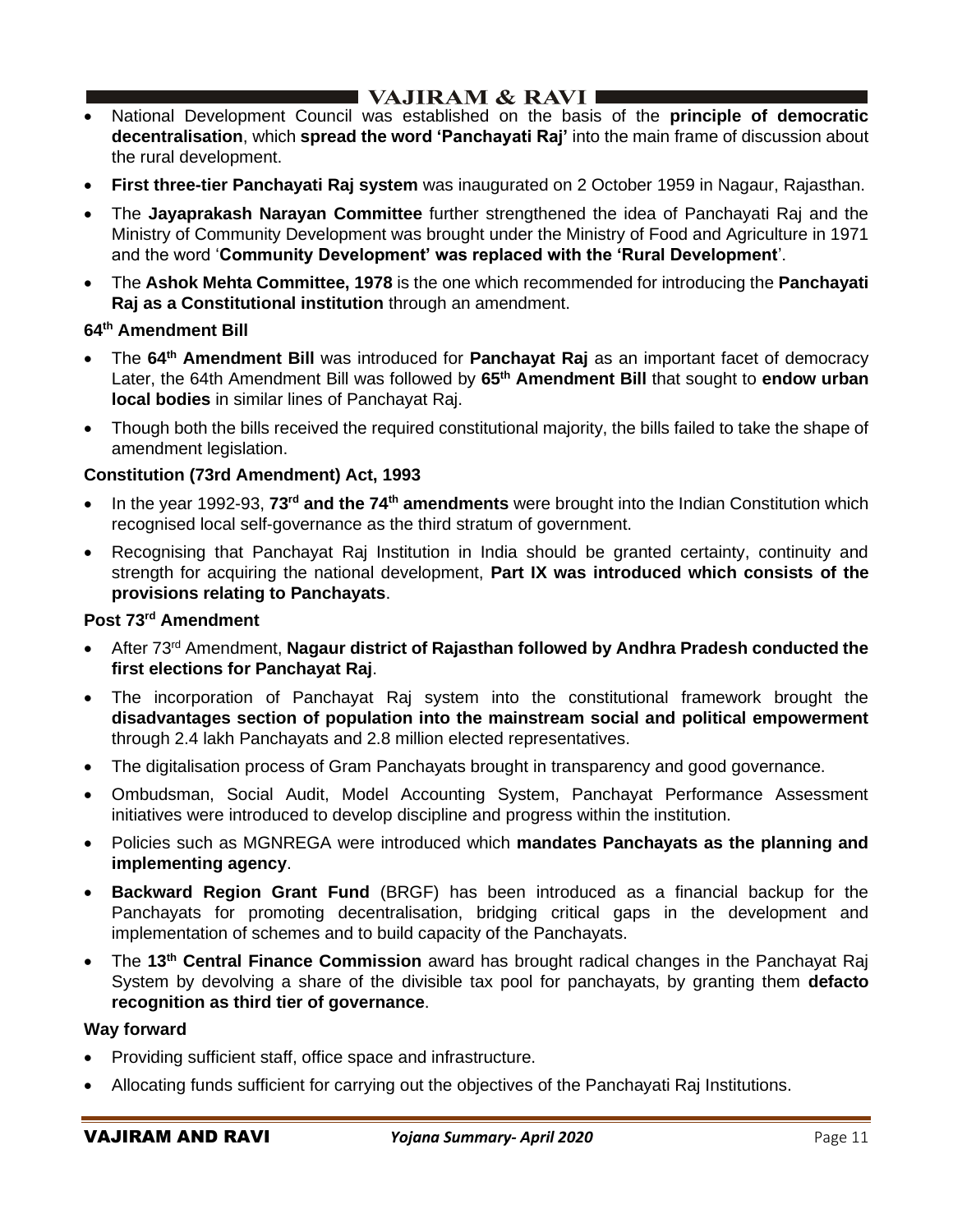- Removing the **word 'Discretion' [Article 243G]** and '**creating mandatory obligation upon the States for devolution of 3Fs**.
- Implementing the Provisions of the Panchayats (Extension to Scheduled Areas) Act (PESA) to address the demands of the tribal population living in rural areas.
- Urgent need of the **effective functioning of the State Finance Commission** with a priority of sustenance of PRIs.
- Special focus to be laid down on North Eastern States, 6<sup>th</sup> Schedule Areas.
- Focusing more on the effective functioning of Gram Sabhas.

## **Checks and Balances**

- The Constitution of any democratic country seeks to establish the fundamental organs of the government with well-defined duties and specific powers making them answerable to the people.
- Accountability is ensured through periodic elections and internal checks and balances.

#### **Idea Behind Separation Of Power**

- In the words of **Lord Acton**, "power corrupts and absolute power tends to corrupt absolutely". **Aristotle strongly believed** that a good government has to be a limited one.
- The doctrine of **separation of powers propounded by the French thinker, Montesquieu**, to maintain checks and balances, became the guiding principle of the constitutions of modern democratic states.

#### **The Spirit of Constitutionalism**

- The areas of governance generally have been classified into the **legislative** (enactment of laws), the **executive** (enforcement of laws); and **the judicial** or the resolution of disputes relating to the enactment, enforcement, and application of laws.
- **Constitutionalism envisages checks and balances** and puts the powers of the legislature, executive and judiciary under restraint.
- The very essence of constitutionalism is that **no organ of the state may arrogate powers to itself**, beyond what is specified in the Constitution.

#### **Indian Constitution and Constitutionalism**

- The Indian Constitution provides a **third and distinct model** of separation of powers.
- The other two commonly followed models include **the American Constitution** with a **rigid separation of powers** among the three organs, giving judiciary a unique position and the **Constitution of UK** (Westminster model) with a loose separation based on the **principle of supremacy of the Parliament**.
- In India, the **Constitution is the ultimate sovereign** and if anything goes beyond the provisions of the Constitution, it will automatically be considered as null, void and unconstitutional.
- The Supreme Court in **Kesavananda Bharati v. The State of Kerala (**1973) held that any amendment tampering with the basic features of the Constitution will be struck down as unconstitutional.
- In India, Parliament derives its mandate from the Constitution and has no unfettered or arbitrary jurisdiction to override the Constitution.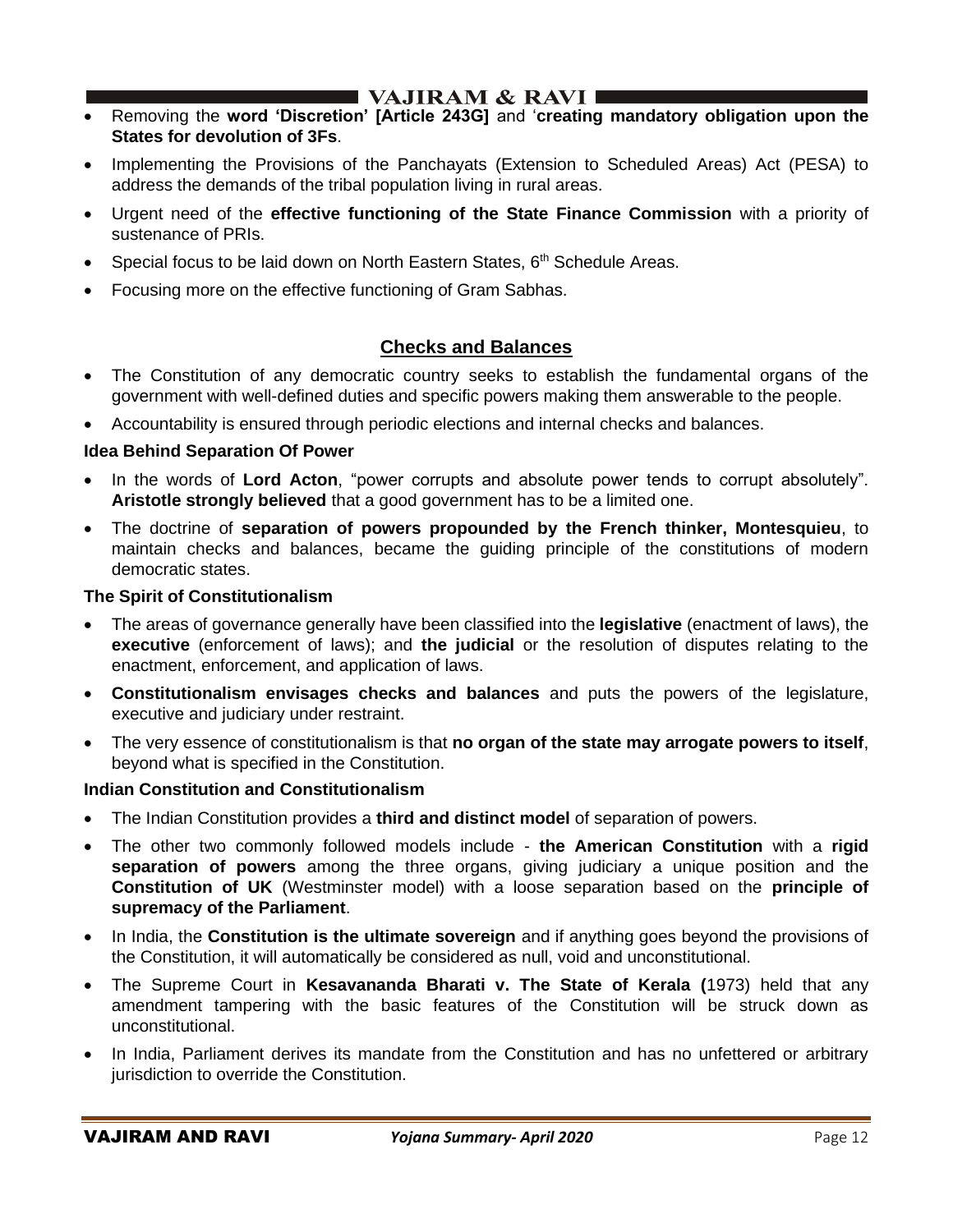## **A. Functional Overlap: Legislature and Executive**

- The Indian Constitution **does not strictly follow the principle of separation of powers**. The **executive is part of the legislature** and is responsible to it.
- Functionally, the President's or the Governor's assent is required at the centre and states respectively for all legislations. The **President (Article 123) or the Governor (Article 213)** has the **power of making ordinances** when both houses of the legislature are not in session, which has the same status as that of a law of the legislature.
- **Article 311** allows the executive to hold an enquiry into charges against any person holding a civil post under the Union or the State and to award punishment.
- The President or the Governor has the **power to grant pardon or modify the punishment** of a convicted person.
- The **legislature performs judicial function as Parliament can punish** members as well as outsiders for breach of its privileges or its contempt by reprimand, admonition or imprisonment.
- **Executive is dependent on the legislature** while it performs some form legislative of functions **subordinate in the legislation**. The legislature which controls the executive and can even remove it, also performs some **executive functions such as those required for maintaining order in the House**.
- The **42nd Amendment (1976) introduced Articles 323A and 323B** which authorise Parliament and the state legislatures, respectively, to create tribunals.
- The jurisdiction of the courts is excluded in respect of those subjects. The Articles also made it possible to totally **exclude the powers of judicial review under Articles 32 and 226 and vest such powers in tribunals legislatively**.
- The Parliament has the right to legislate on the constitution, organisation, jurisdiction and powers of the **Supreme Court and High Courts**. The **power of impeachment** of judges is reserved to Parliament.
- The functional overlap allows the executive to perform key legislative and judicial functions.
- Under the Constitution, **it is left to the President to decide the number of judges** to be appointed to High Courts as well as to decide finally who is to be appointed as a judge, whether of the Supreme Court or the High Court.
- Perhaps, the most unusual form of legislative powers granted under the Constitution to the **executive are listed under emergency provisions** (Articles 352, 356 and 360).
- **B. The Role of Judiciary**
- The application of **judicial review to determine constitutionality** of the legislation and to review the executive decision sometimes creates conflict among the three pillars of democracy.
- Article 32 of the Constitution makes it the **guardian of the inviolable fundamental rights** guaranteed to citizens for the protection of which it can issue writs.
- Even High Courts enjoy this power **under Article 226** for the protection of not only fundamental rights but also other legal rights.
- **Article 141** provides that the law declared by Supreme Court shall be binding on all courts of India.
- **Under Article 142**, it may pass such decree or make such order as is necessary for providing complete justice in any cause or matter pending before it, and **Article 144** mandates that all authorities, civil and judicial, shall work in the aid of the Supreme Court.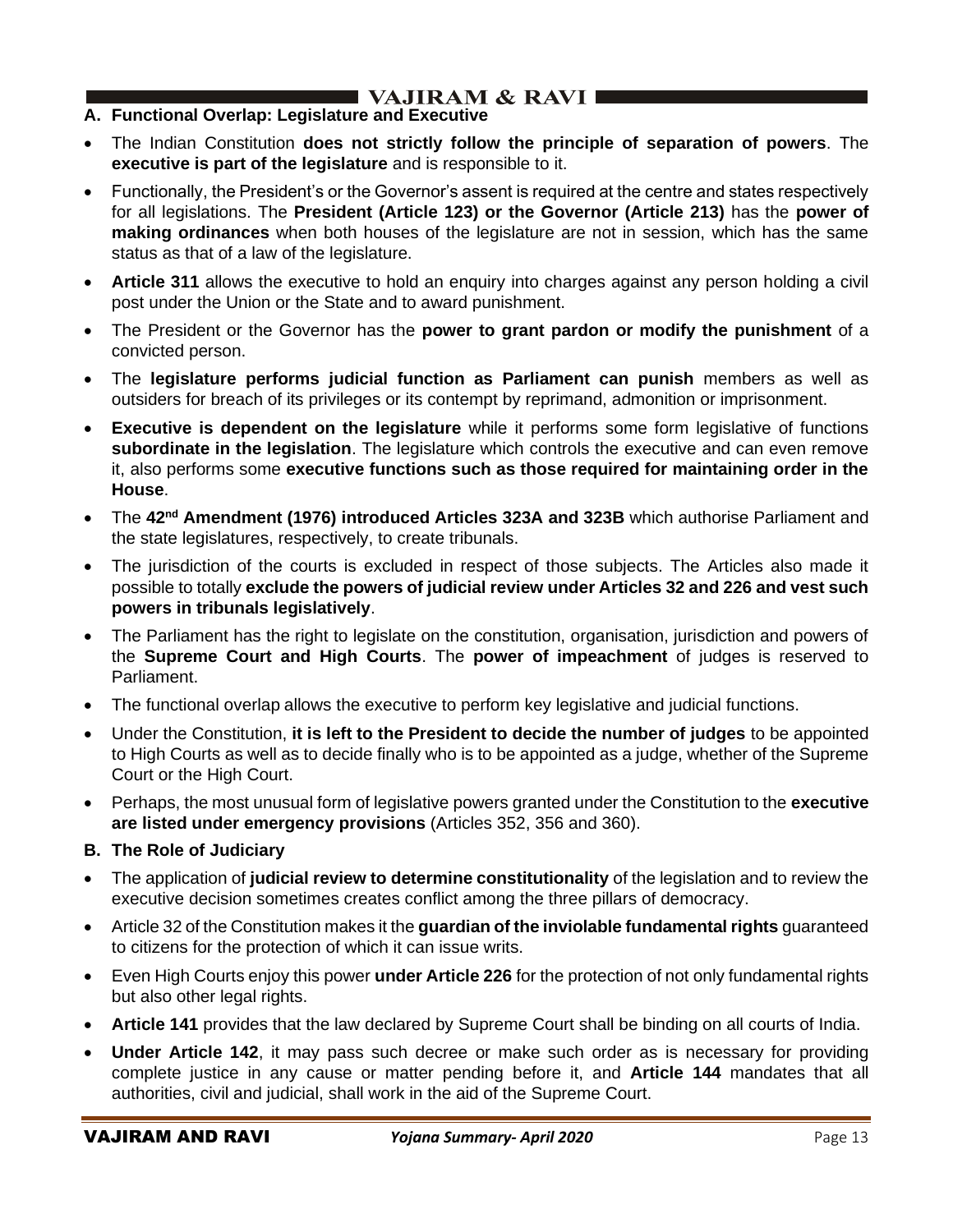- This imposes restrictions on the constituent power of Parliament that the basic structure of the Constitution is not amendable.
- A nine-judge Constitution bench of the Apex Court ruled that **presidential satisfaction for dismissing state governments is judicially reviewable**. In 2006, the dissolution of the Bihar Assembly was declared as unconstitutional.
- The President's or the Governor's decision **in cases of pardon of convicts sentenced to death would be subject to the judicial review**.
- The verdict of the **Supreme Court Constitution Amendment Act and the National Judicial Appointments Commission (NJAC)**, declaring them to be ultra vires the Constitution is another glaring example when any parliamentary Act is overturned as unconstitutional on the principle of judicial review.
- The recent judgment of the Supreme Court on the **Scheduled Castes and the Scheduled Tribes (Prevention of Atrocities) Act 1989** and the populist response of the Parliament in **enacting Section 18A** in the said Act virtually circumvented the diktat of the judgment passed by the Supreme Court.

## **Judicial Activism V Overreach**

- **Judicial activism is a judicial response to a situation warranting immediate remedial measures**. In recent decades, the judiciary has been frequently charged with overstepping (judicial overreach) into the arenas of other wings by interpreting laws in a particular way.
- The courts often try to frame laws not by interpreting the existing laws but by directing the State to formulate and implement policies which are required to be in conformity and in consonance with the views of the particular court or courts. Contrary to this, the judiciary also feels that the government tries to control it.
- In the name of upholding the rule of law and the independence of the judiciary, some judgments of the Apex Court clearly breach the boundary line usurping the role assigned to others.
- It laid down principles and norms to be followed in **adoption of Indian children by foreigners** and procedure to be followed for **allowing passive euthanasia.**
- The Supreme Court acknowledging **legislative vacuum in Vishakha vs State of Rajasthan** showed its concern for women safety and laid down guidelines for protection of women from sexual harassment at workplace.
- Similarly, in **D. K. Basu V. State of West Bengal** the SC gave detailed **guidelines to be observed while making arrests**, defined the arrestee's rights including the right against torture.
- Further, it ruled that if there is a legislative vacuum, the executive should fill it, and if it does not do, the judiciary should do so. However, it contradicts the principle enunciated in **D. C. Wadhwa v. State of Bihar** that, ordinances cannot replace legislations though the executive was filling a legislative vacuum.
- The Court directed the Union government **to create an All-India Judicial Service** so as to bring about uniformity in the services of the subordinate judiciary throughout the country.
- The **court is not competent** to do this as it is in **contravention of Article 312** under which Parliament alone has the power to create All-India Services by law.

#### **Special Powers of the Supreme Court**

• The Constitution confers through of India **Article 142 on Supreme** Court, a special **power to do complete justice**.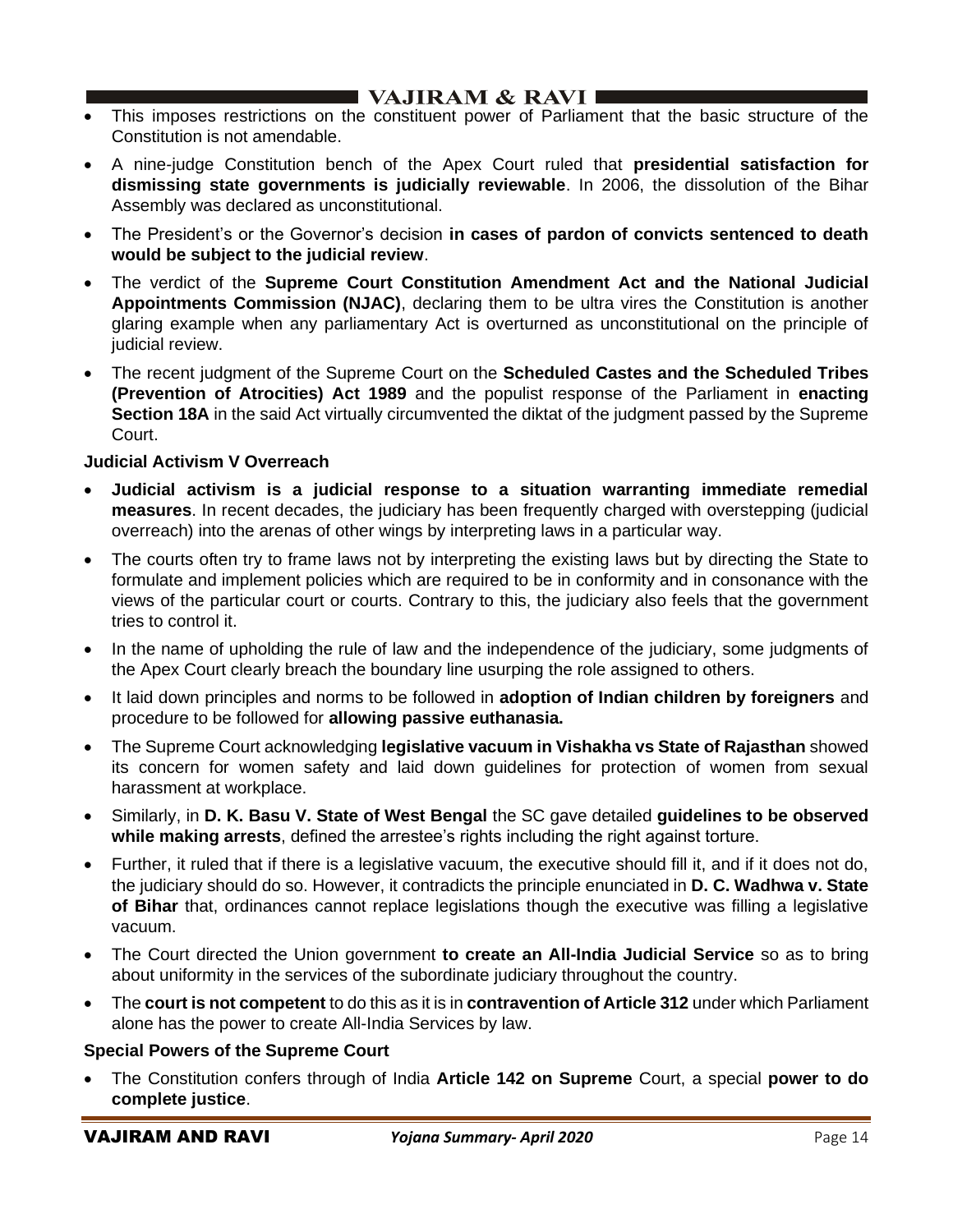# **I VAJIRAM & RAVI**  $\blacksquare$

- The Supreme Court in **2G Spectrum scam passed an order** that no court shall impede the investigation being carried out by the Central Bureau of Investigation and Directorate of Enforcement.
- A similar court monitored investigation was also undertaken in the Coal Blocks Case.
- The entire **environmental jurisprudence** in India evolved through the invocation of Article 142 by the Supreme Court.
- The Apex Court **not only saved the marbles of Taj Mahal from yellowing** due to sulphur fumes from the surrounding industries but provided relief to the aggrieved and affected people in many cases.
- The Supreme Court interventions were appreciated when a five bench judge headed by Venkatachaliah, former Chief Justice of India awarded **compensation in Bhopal gas leak tragedy**, well beyond the limits created by the statutory provisions.
- The Apex Court armoured with the weapon of Article 142 has come out proactively to dispense justice to those who are deprived of it due to various social, educational and economic backgrounds.
- It has played a pivotal role in the evolution of judicial system in India by becoming the voice of the poor and voiceless.

## **Conclusion**

- The Indian Constitution has not indeed recognised the doctrine of separation of powers in its absolute rigidity but the functions of the different parts or branches of the government have been sufficiently differentiated.
- Every organ of the government is required to perform all the three types of functions namely, the legislative, executive and judicial. Further, each organ in some respects is dependent on the other organs which keep a check and balance it.
- This does not mean that the principle of separation of powers is together discarded. The principle that one organ should not perform functions; which essentially belong to the other, is followed except where the Constitution has vested power in a body.
- India maintains the supremacy of the Constitution, where the powers of the Parliament are circumscribed within the limits set by the Constitution.
- The **question is not of parliamentary supremacy or judicial supremacy**, rather the **question is of striking the balance among various pillars** without any encroachment on each other's area and providing effective governance to nurture and strengthen democratic set up, where the public interests are consciously upheld and considered paramount.

## **Foreign Relations and Indian Constitution**

- Globalisation has resulted in the **widening and deepening of systemic interdependencies** amongst nations. However, the ideal of just world order will not be realised without adherence to international rule of law.
- This goal necessitates finding common approaches to counter problems of terrorism, human rights, environmental degradation, international trade and utilisation of natural resources beyond national jurisdiction.
- Therefore, the sovereign States are **actively participating in international negotiations for framing of treaties** at international, regional and subregional levels.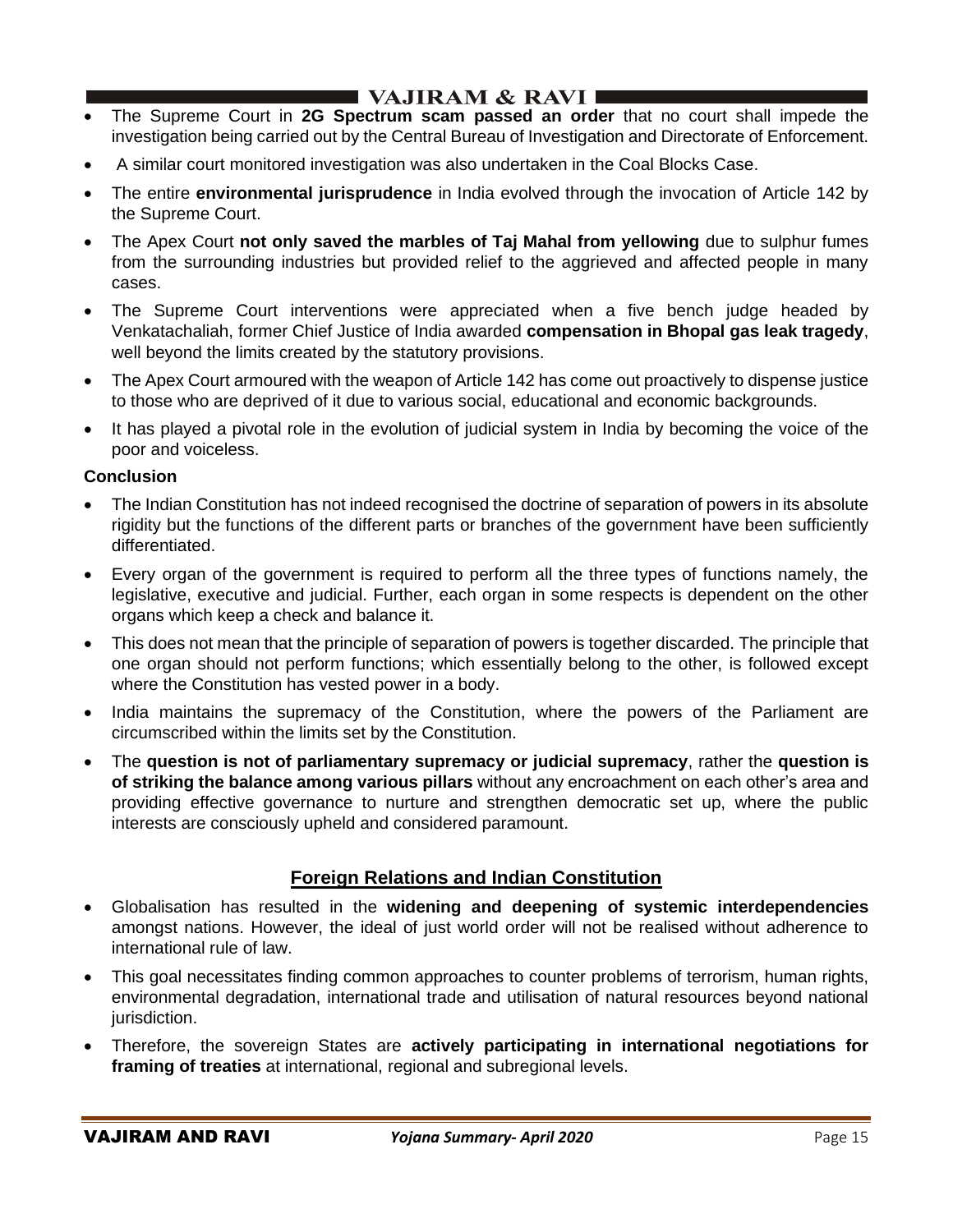# **I VAJIRAM & RAVI**

## **Constitution and International Relations**

- The Constitution of India lays down clearly the bases on which foreign policy should be framed and respected.
- The basic thrust of **Article 51 is to maintain international peace and security**, international relations and international obligations, matters which, under the Indian Constitution, fall exclusively within the domain of the Union. Under the Constitution, the constituent units of the Indian Union do not enjoy any international standing.
- Although this Article **falls in the Part IV** of the Constitution which is **non-justiciable**, nonetheless, it occupies an important position in the determination policy in India.
- In reality, **Article 51(c) does not deal with the enforcement of treaties**, it only obligates the **State to foster respect for** "international law and treaty obligations" in interstate relations.
- The **treaties are not self-executing in India** and to **make a treaty enforceable** in the court, the **Parliament has to adopt legislation under the Article 253 of the Constitution**.

## **Indian Judiciary and International Law**

- Obligations arising from treaties are **not judicially enforceable in India unless backed by legislation**.
- Nevertheless, **a number of judgments have shown** that *there is no need to incorporate a treaty into law if its implementation is possible at the administrative level and without legislative endorsement*.
- The provisions of the international treaties were invoked in Courts for the purpose of interpreting the domestic law. This can be seen in the Human Right jurisprudence in India.
- The **Maneka Gandhi decision** gave a new direction to human rights jurisprudence. It laid down that not merely should there be procedure established by law, but the **procedure itself must also be reasonable, fair and just**, otherwise the law would be violative of Article 21.
- The Supreme Court has time and again made it clear that the **rules of international law must be incorporated into the national law**, even without legislation, provided they do not conflict with acts of Parliament.
- When they did conflict, the sovereignty and integrity of the Republic and the supremacy of the constituted legislatures in making the laws could not be subjected to external rules.
- **Relying upon Articles 14,15,19(1)(g)** of the Constitution, the court observed that "any **international convention not inconsistent with the fundamental rights** and in harmony with this spirit must be read into these provisions to enlarge the meaning and content thereof to promote the object of the constitutional guarantee".

#### **Conclusion**

Article 51 of the Constitution brought good name and respect for the country by the international community and also helped in strengthening to espouse the causes of developing nations before international organisations.

## **Gender Rights: Reflection, Commitment and Action**

The principles of the Constitution in the Preamble also assures social justice and promotes the dignity of the women.

**Epistolary jurisdiction** wherein the courts act even on the basis of postcards or telegrams received from individuals or of stories or reports published in magazines

or newspapers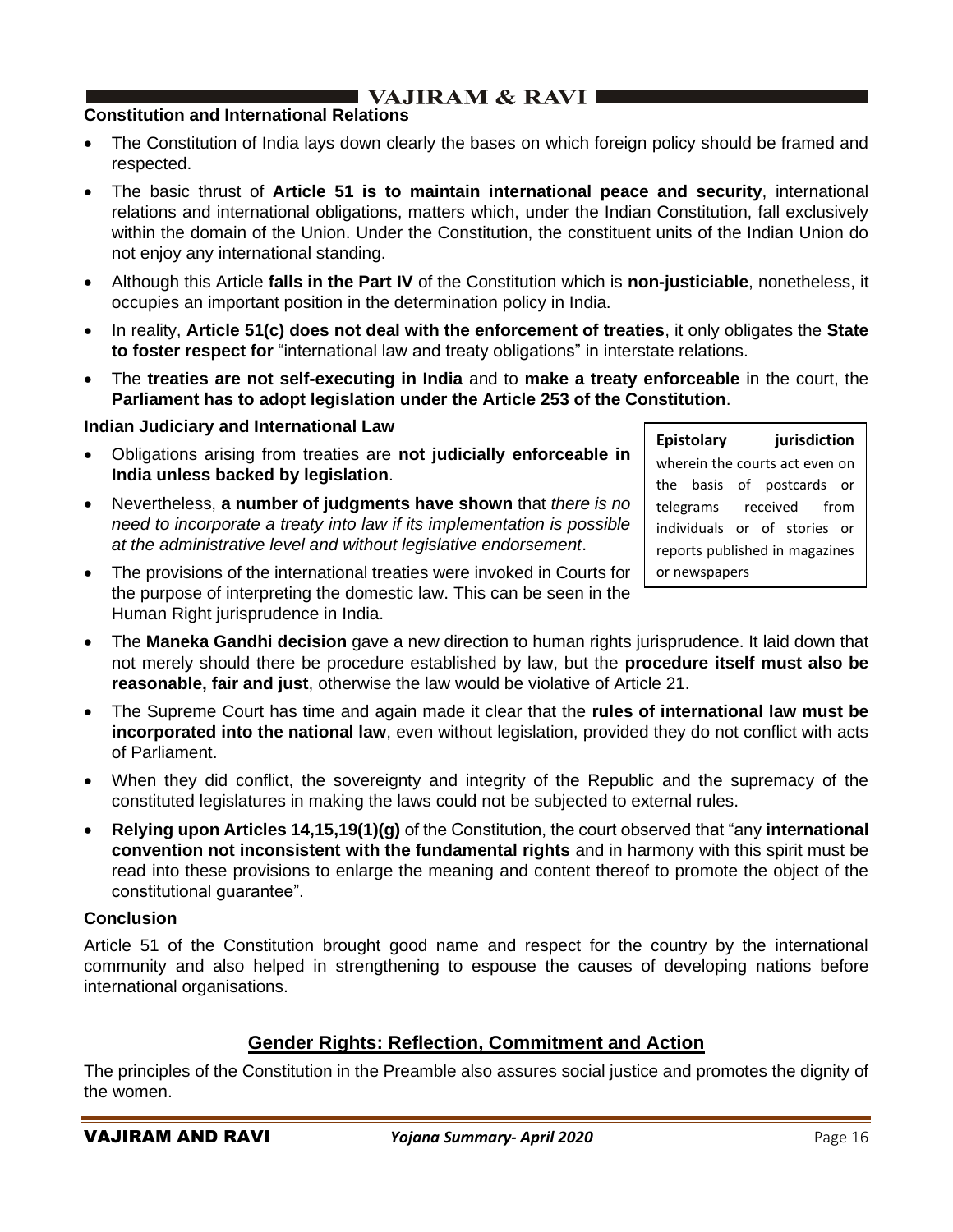# I VAJIRAM & RAVI ∎

## **Constitutional Provisions Promoting Gender Equality**

- Preamble, Article 14, Article 15(1), Article 15(3), Article 16(2), Article 38, Article 39 (a), Article 39A, Article 42, Article 51A(e)
- Articles 243D (3) & (4) 243T (3) & (4): Reservation of seats for women candidates in Panchayats and **Municipalities**

## **Legislative Provisions Promoting Gender Equality**

- Indian Penal Code: Section 376 Rape; Section 363 to 373 Kidnapping and abduction for different purposes;
- Section 302/304-B Homicide for dowry, dowry deaths or their attempts; Section 498-A Torture, both mental and physical
- Section 354 Molestation; Section 509 Sexual harassment
- The Maternity Benefit Act, 1961
- The Prohibition of Child Marriage Act, 2006
- The Protection of Women from Domestic Violence Act, 2005
- The Protection of Children from Sexual (POCSO) Act, 2012
- The Sexual Harassment of Women at Workplace (Prevention, Prohibition and Redressal) Act, 2013
- Criminal Law (Amendment) Act, 2018

#### **Other Initiatives of Government of India**

- Pan India Emergency Response Support System (ERSS), single internationally recognized number – 112 for all emergencies with artificial intelligence to identify the location of distress,
- National Policy for the Empowerment of Women 2001,
- **National Database of Sexual Offenders (**launched in September 2018) for facilitating the investigation and tracking the habitual sexual offenders
- Launched '**Investigation Tracking System for Sexual Offences** (ITSSO)' in February 2019 to monitor and track time-bound investigation of sexual assault cases according to Criminal law (Amendment) Act, 2018
- **One Stop Centers** to provide medical aid, police assistance, legal and psycho-social counseling, court case management etc.
- In January 2015, the Government of India **introduced Beti Bachao, Beti Padhao** initiative to create awareness about the importance of female in the society.

#### **International Commitment**

- Universal Declaration of Human Rights, 1948
- International Covenant on Civil and Political Rights, 1966
- International Covenant on Economic, Social and Cultural Rights, 1966
- Beijing Principles of the independence of judiciary
- Convention on the Political Rights of Women, 1954
- The Declaration on Elimination of Violence against Women (DEVW) 1993
- Convention on Elimination of all forms of Discrimination against Women (CEDAW)
- The UN Committee on the Elimination of all